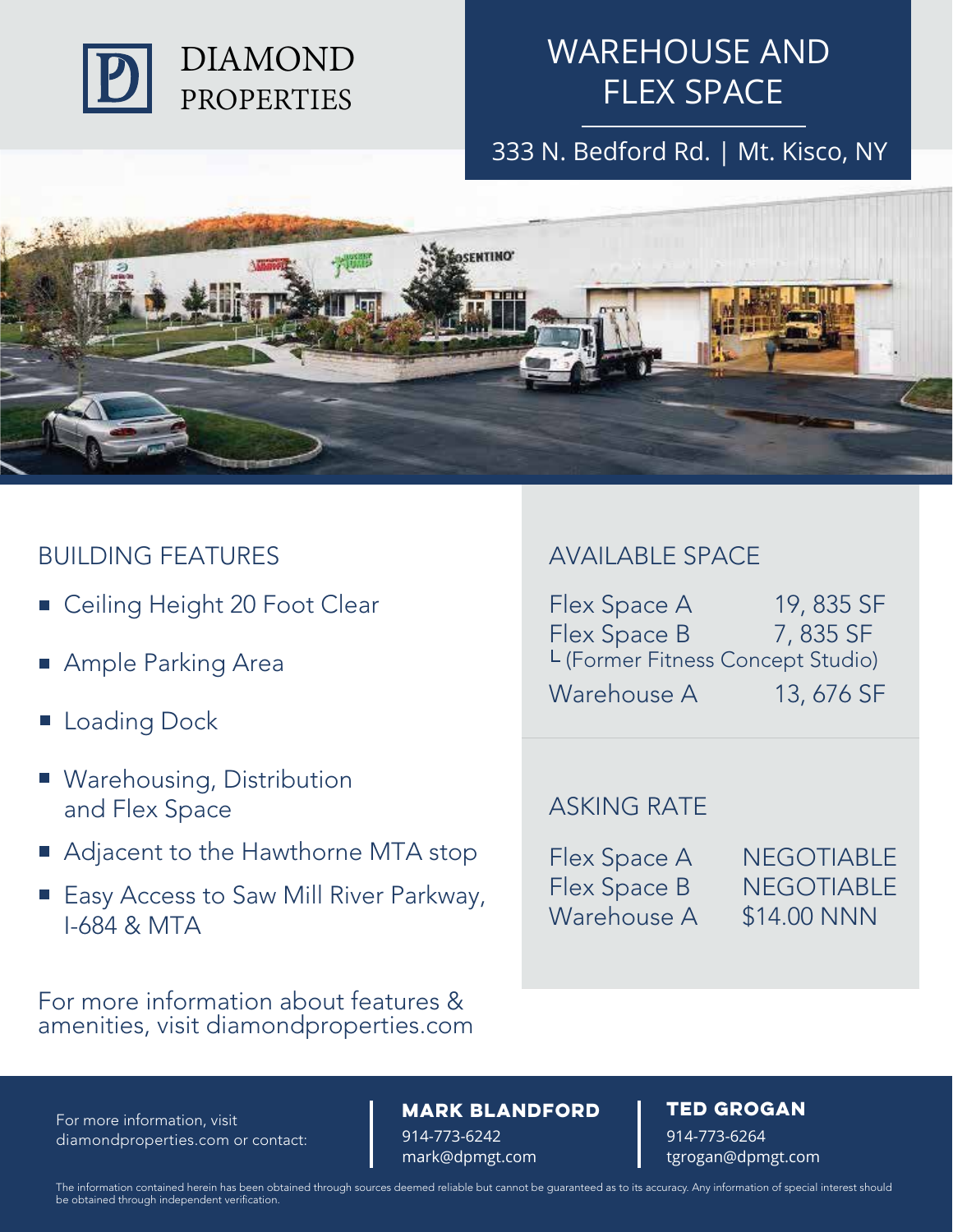

333 N. Bedford Rd. | Mt. Kisco, NY







diamondproperties.com or contact:

### 914-773-6242 For more information, visit **NARK BLANDFORD TED GROGAN**

mark@dpmgt.com

# 914-773-6264

tgrogan@dpmgt.com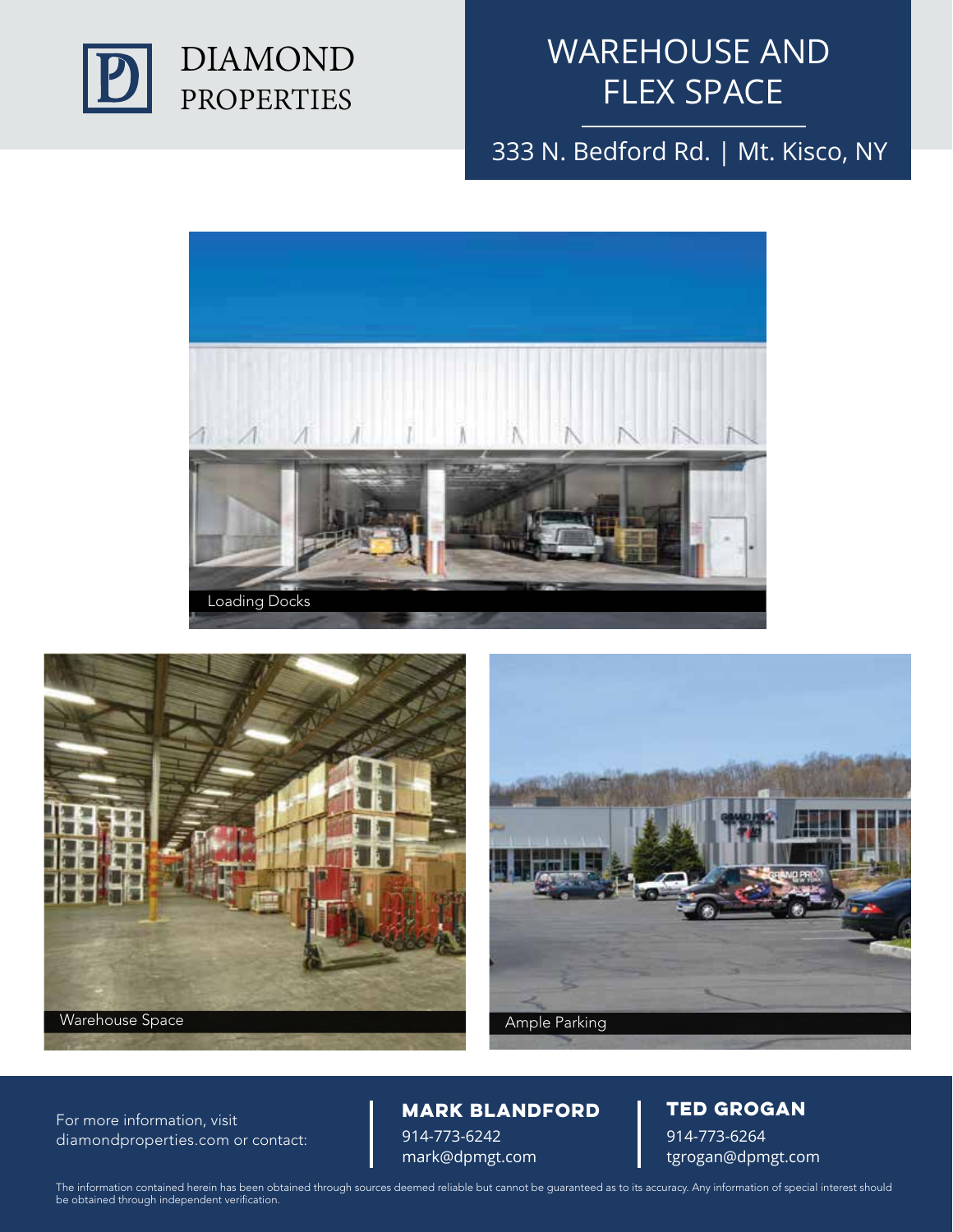

333 N. Bedford Rd. | Mt. Kisco, NY



diamondproperties.com or contact:

914-773-6242 For more information, visit **NARK BLANDFORD TED GROGAN** 

mark@dpmgt.com

914-773-6264 tgrogan@dpmgt.com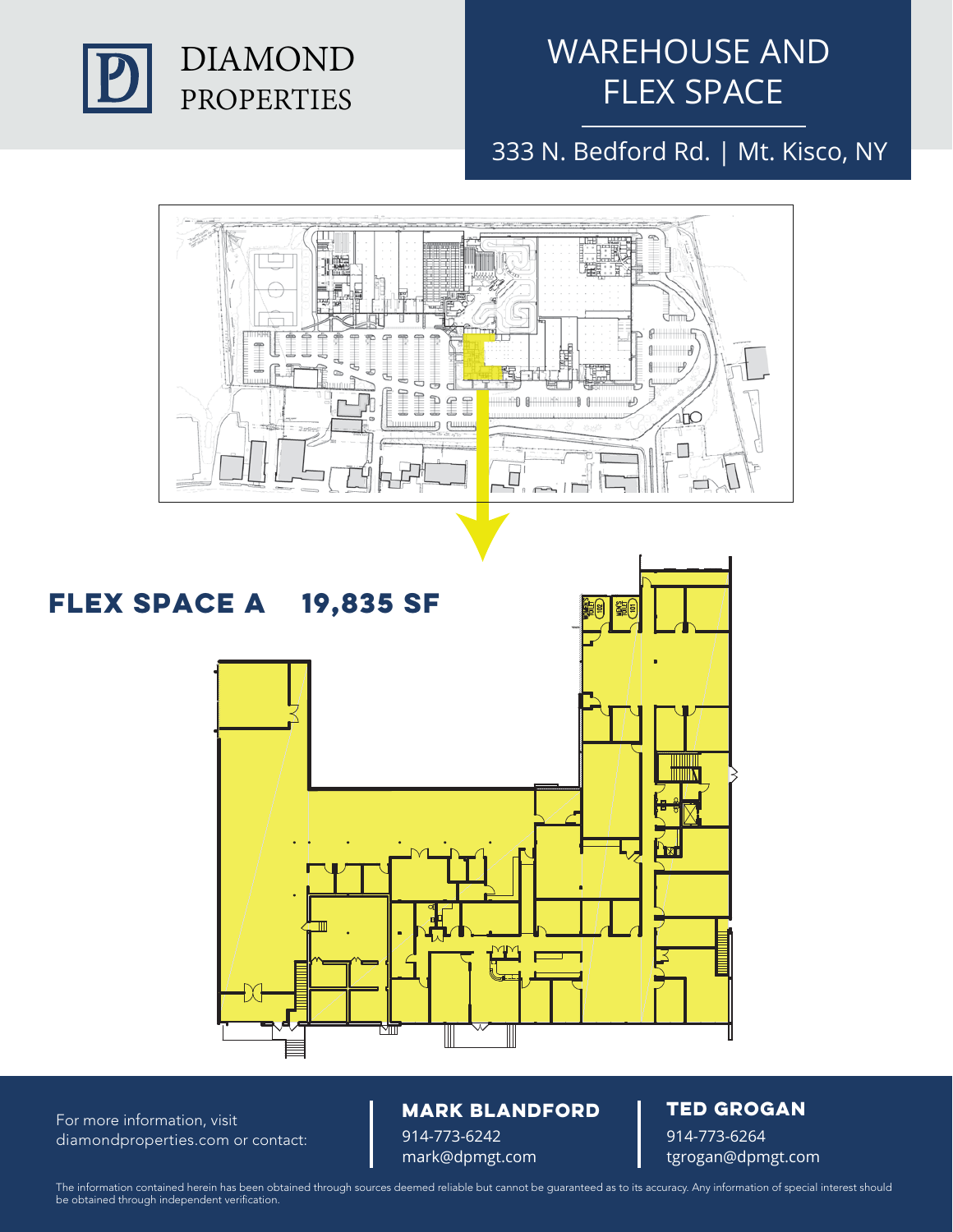

333 N. Bedford Rd. | Mt. Kisco, NY



## **Flex Space B 7,835 SF**



diamondproperties.com or contact:

### For more information, visit **NARK BLANDFORD TED GROGAN**

914-773-6242 mark@dpmgt.com

914-773-6264 tgrogan@dpmgt.com